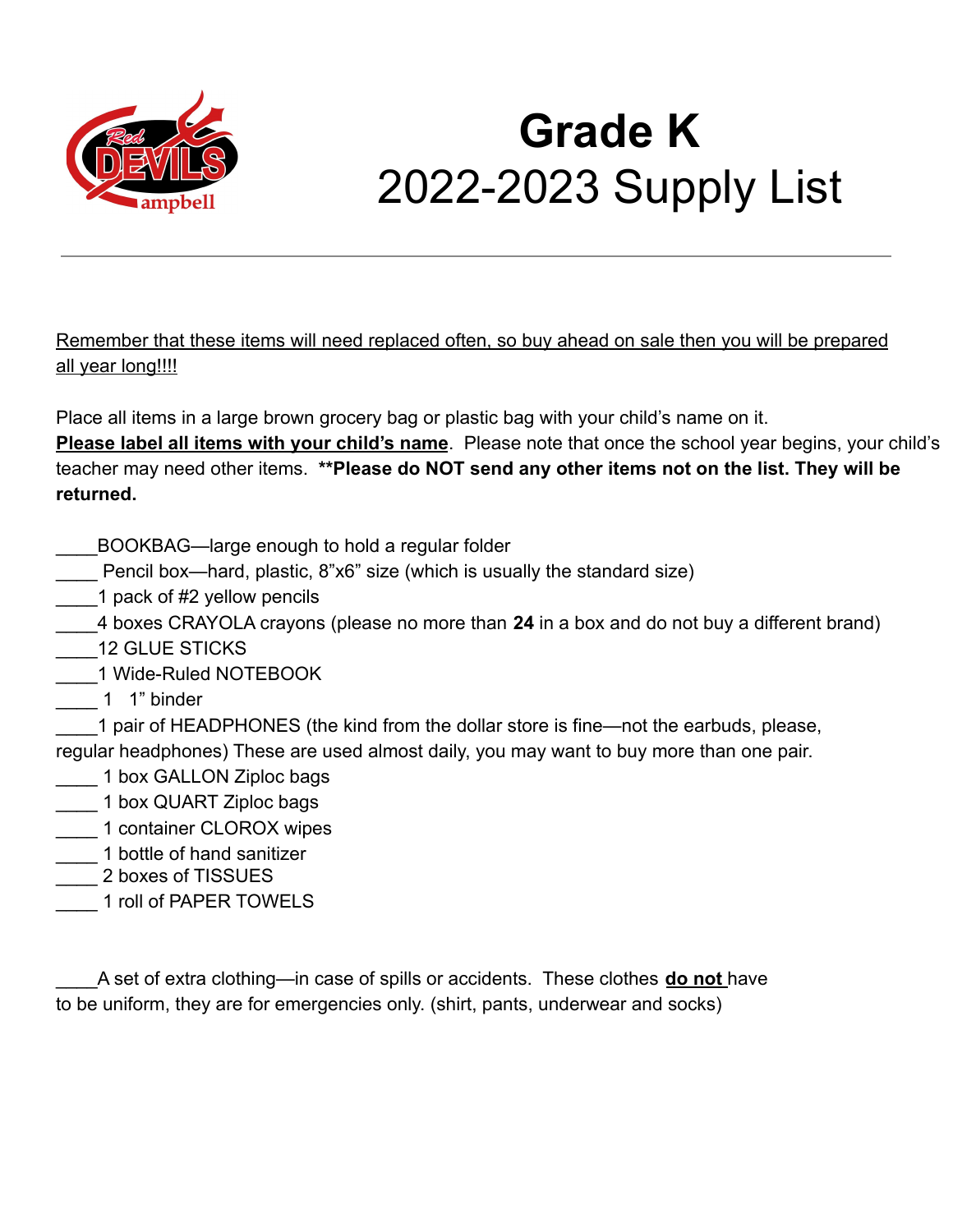

# **Grade 1** 2022 - 2023 Supply List

\_\_\_\_ Bookbag

- \_\_\_\_ 4 **Plastic** 2-Pocket folders (NO PRONGS) -**Please do not get the paper ones.**
- 1 One Subject Spiral Bound Notebook
- \_\_\_\_ 4 Boxes of **Crayola** 24 pack crayons
- 12 Elmer's glue sticks
- \_\_\_\_ 3 packs of index cards
- \_\_\_\_ 1 pack of #2 **YELLOW TICONDEROGA** pencils (no mechanical pencils)
- \_\_\_\_ 8 Dry Erase **BLACK** markers
- 1 pair of headphones--no earbuds, actual headphones
- \_\_\_\_ 1 pencil case/box
- \_\_\_\_ 2 boxes of tissues
- 1 container of Lysol/Clorox wipes
- Gallon Ziplock Bags (Girls Bring)
- Quart Sized Ziploc Bags (Boys Bring)
- Paper Plates- No Styrofoam (Boys Bring)
- Paper Bags (Girls Bring)

**Please label all items with your child's name and please only send in the supplies on the list.**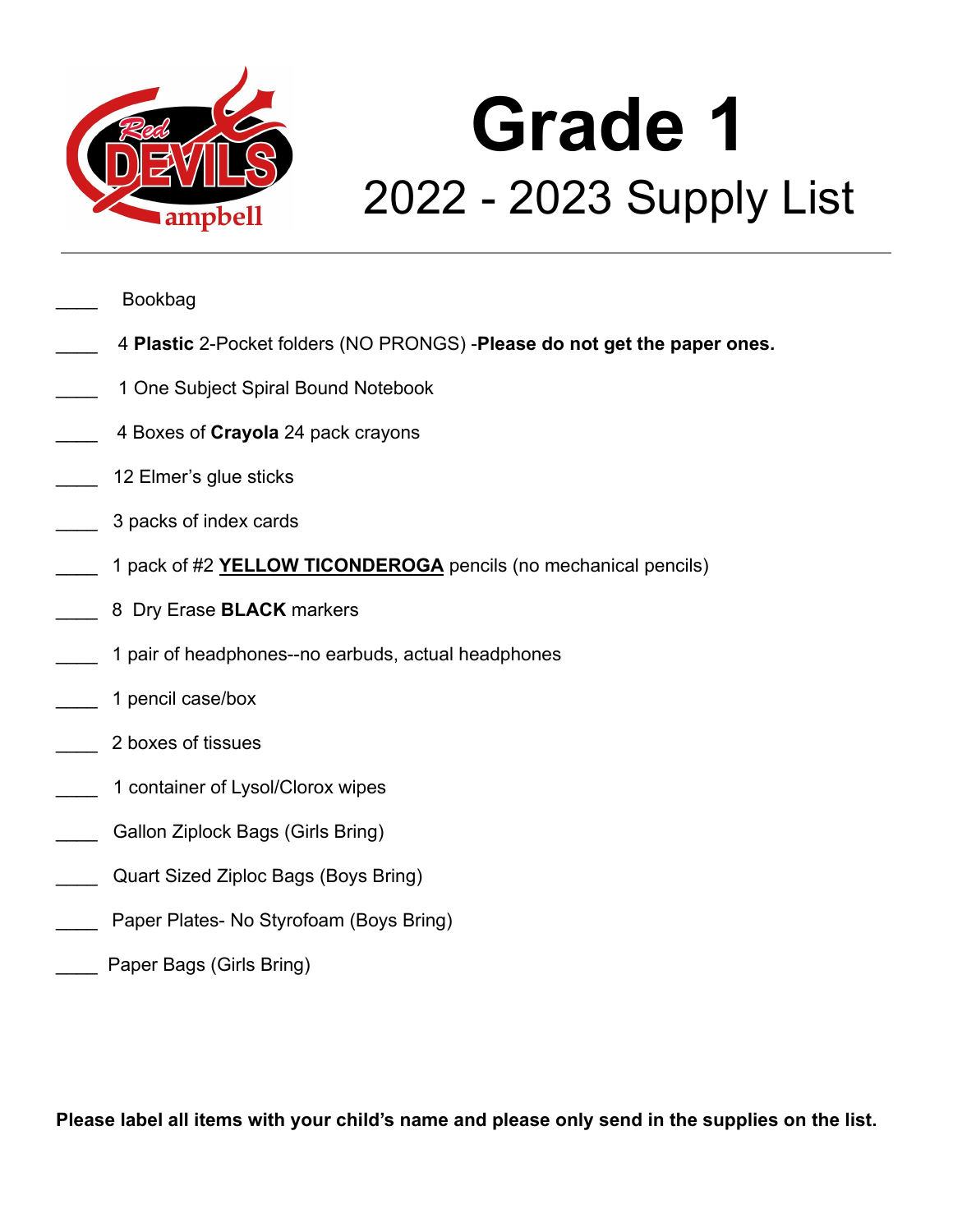

# **Grade 2** 2022-2023 Supply List

- #2 pencils
- \_\_\_\_ 1 pair of scissors
- \_\_\_\_ 1 large eraser
- 2 box of Crayola crayons -(24 count only)
- \_\_\_\_ 2 large boxes of tissues
- 2 spiral notebooks (1 subject)
- \_\_\_\_\_ 2 packs of post-its (3x3)
- 6 dry erase markers- we prefer Expo Markers
- 1 pencil case or box
- 12 Glue Sticks
- 1 pair of cheap headphones (from Dollar Store)
- Gallon Ziplock bags (girls bring)
- Quart sized Ziploc bags (boys bring)
- Sandwich bags (both)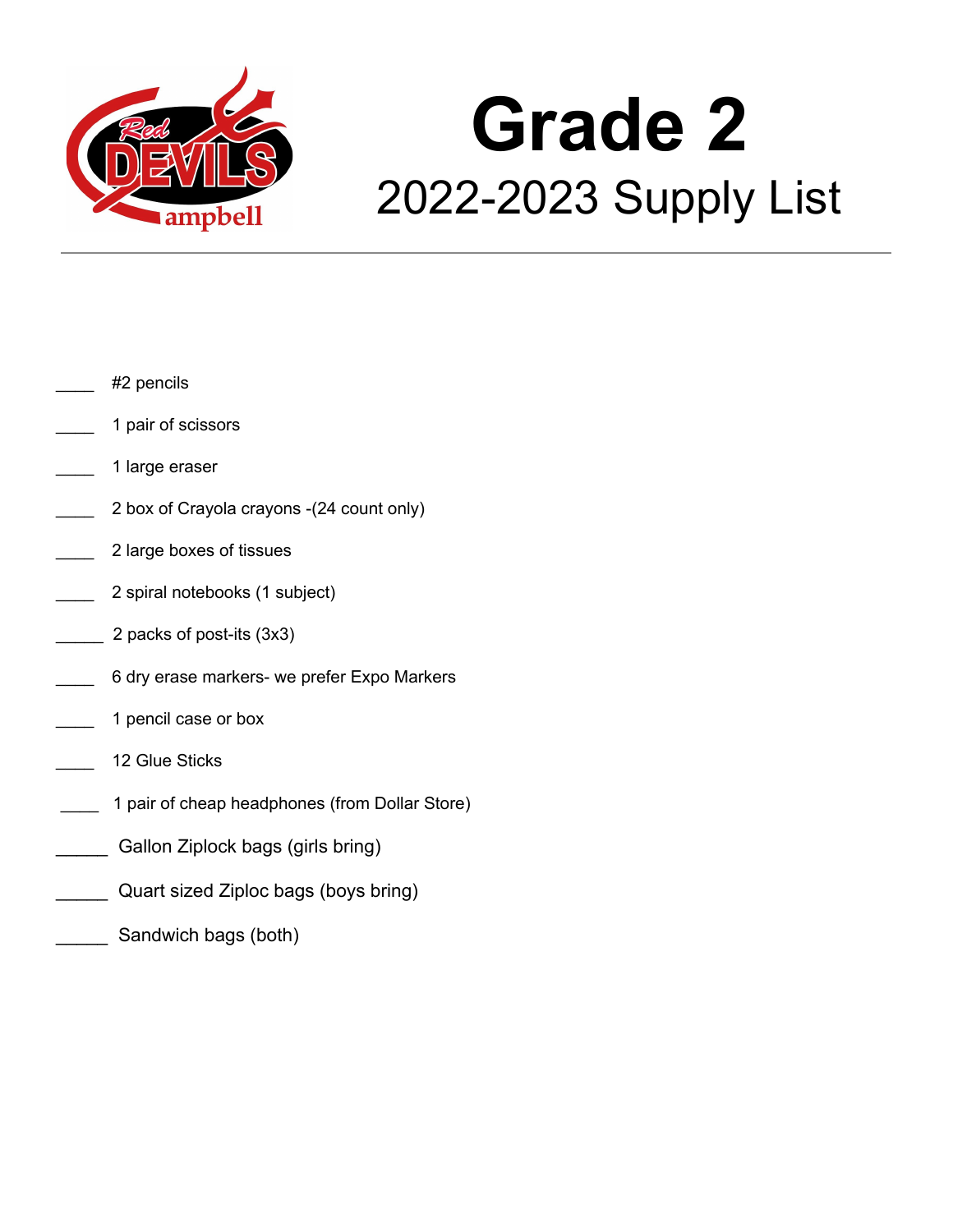

# **Grade 3** 2022-2023 Supply List

- 1 Composition Notebook
- \_\_\_\_ 1 Folder
- 1 Pack of wide ruled filler paper
- \_\_\_\_ 1 Pack of 3x3 in. Post it notes
- 2 Boxes of Crayola Crayons (24 count packs only)
- 1 Pack of Colored Pencils
- \_\_\_\_ 1 Pack of Markers
- 4 Glue Sticks
- \_\_\_\_ 2 Pairs of Scissors
- 1 Zippered Pencil Pouch
- 1 Pair of Headphones
- \_\_\_\_ 1 Pack of Tissues
- 1 Pack of Lysol Disinfecting Wipes
- \_\_\_\_ 4 Packs of Pencils (**No mechanical pencils**)
- 1 Pack of Eraser Toppers
- Dry Erase Markers (4 pack) BLACK ONLY
- Dry Erase Eraser
- Pack of Gallon Ziploc Bags
- Pack of Quart Ziploc Bags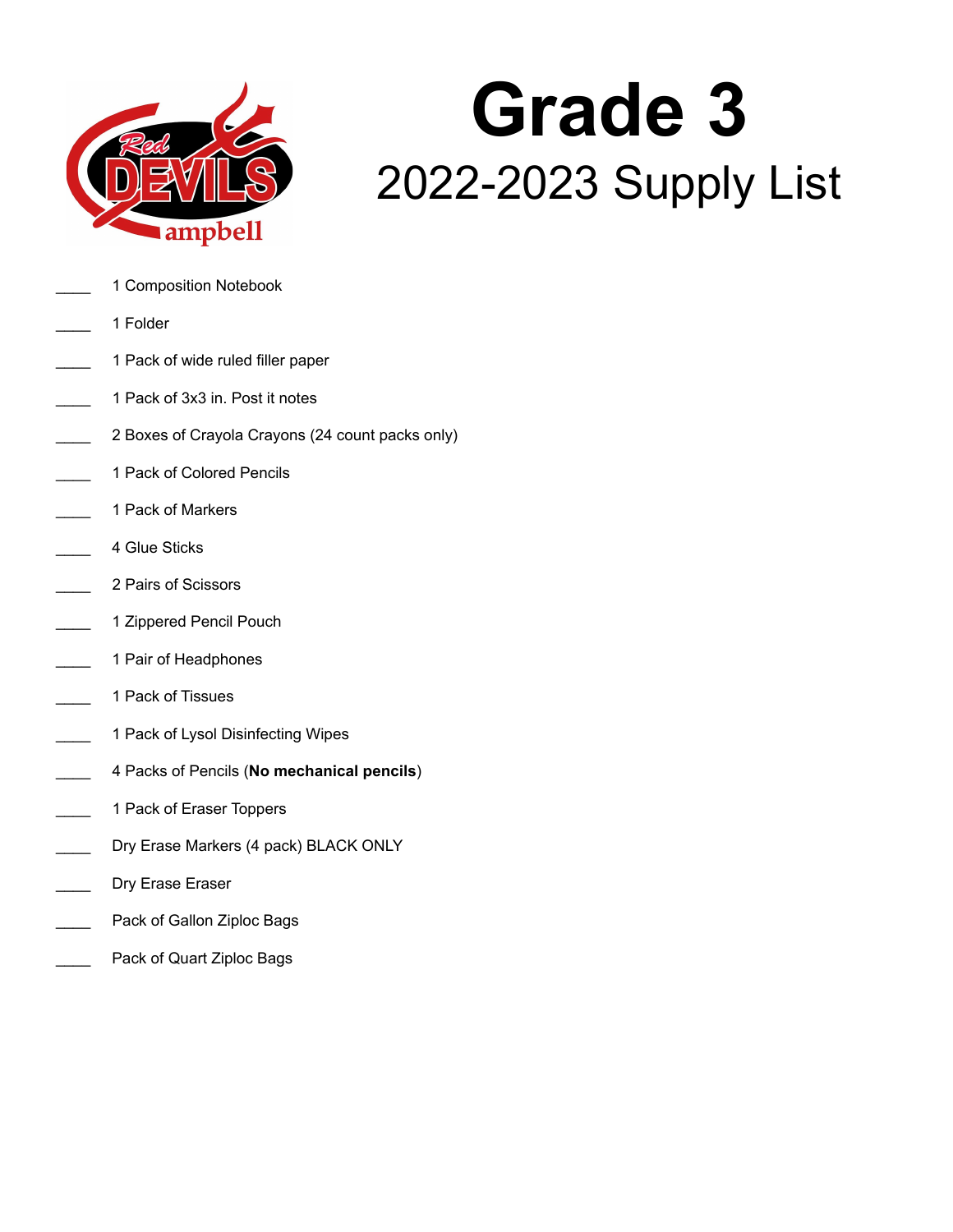

## **Grade 4** 2022-2023 Supply List

| 1 soft-sided fabric lunch box with handle for supplies                                            |                                                                             |
|---------------------------------------------------------------------------------------------------|-----------------------------------------------------------------------------|
| 1 pair of headphones (Required for technology use) Place in labeled ziplock bag (No earbuds)      |                                                                             |
| 1 pack of block erasers                                                                           | 10 packs of #2 pencils (No Mechanical<br>Pencils, please)                   |
| 2 pack of colored pencils/crayons(Crayola Brand)                                                  | 4 packs Post-it Notes 3"x3"                                                 |
| 1 pair of scissors                                                                                | 1 bottle of Hand Santizer                                                   |
| 12 glue sticks                                                                                    | 1 container of Clorox Wipes                                                 |
| 1 pack of markers                                                                                 | 4 boxes of tissues                                                          |
| 1 pencil sharpener w/cap                                                                          |                                                                             |
| Ziplock baggie (Gallon for Girls/Sandwich for Boys)                                               |                                                                             |
| <b>Language Arts</b>                                                                              | <b>Math</b>                                                                 |
| 6 plastic, 2-pocket folders with prongs<br>(1-blue, 1-red, 1-yellow, 1 green, 1 purple, 1 orange) | __ 2 one-subject notebook                                                   |
| 1 composition notebook                                                                            | 1 plastic folders with prongs                                               |
| 1 pack of assorted color highlighters                                                             | 2 packs of 4 Dry Erase Markers (thin)<br>(Dry erase markers are used Daily) |
| <b>Social Studies</b>                                                                             | <b>Science</b>                                                              |
| 1 single subject wide-ruled notebook                                                              | 1 wide-ruled single subject notebook                                        |
| 1 plastic folder with prongs                                                                      |                                                                             |
| Music                                                                                             |                                                                             |

1 2-pocket folder

**\*Please label your child's supplies. These supplies are imperative for your child's academic success.**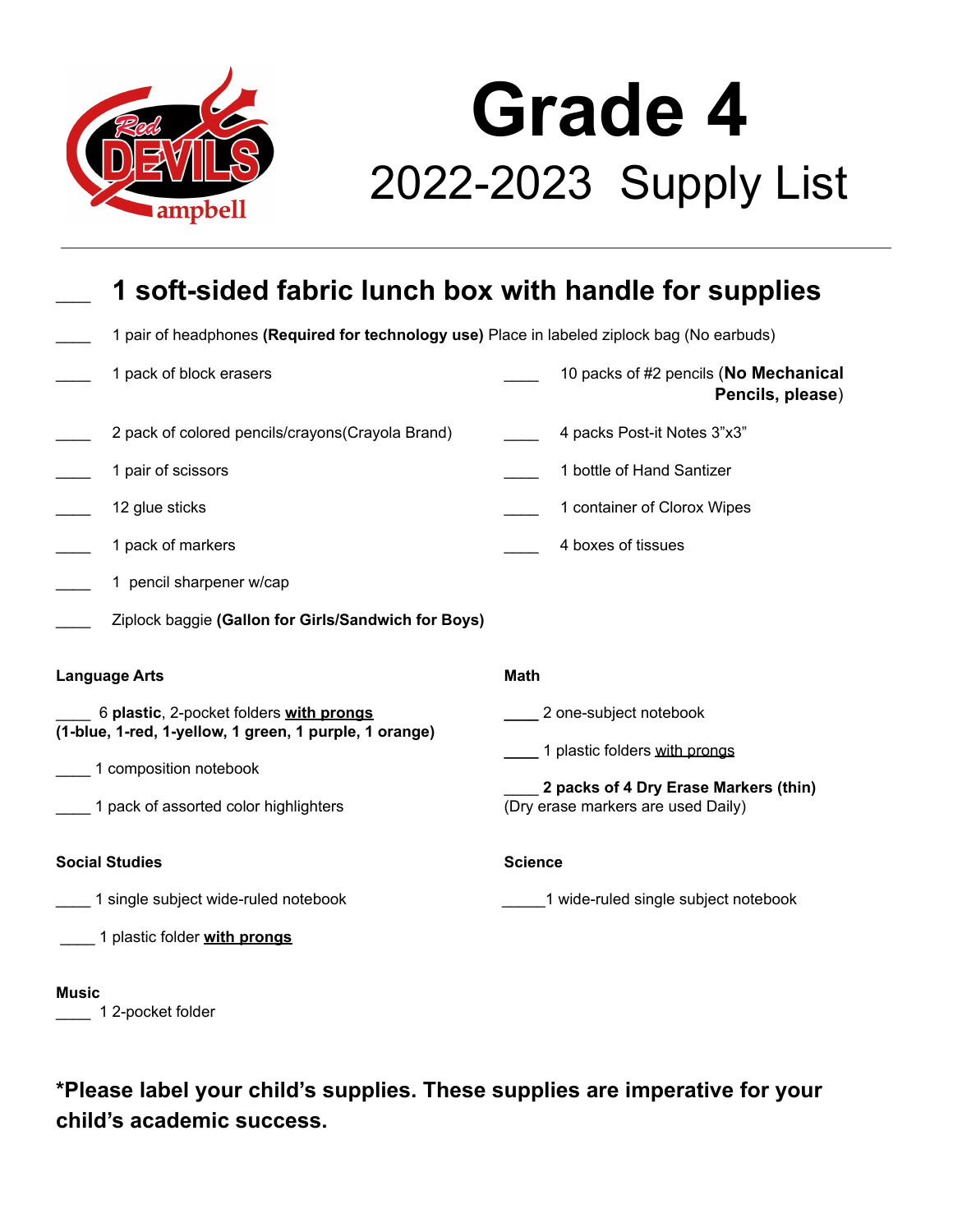

# **Grade 5** 2022 - 2023 Supply List

- \_\_\_\_ Boxes (48 pack) #2 Pencil (**NO** mechanical pencils)
- Pencil Sharpener with Lid
- Erasers: Pencil top & Pink Wedged
- \_\_\_\_ 2 Large Boxes of Tissues
- \_\_\_\_ 1 zippered pencil bag/ cloth lunch tote with handles (to be used as pencil box) (**NO** boxes)
- \_\_\_\_ Colored highlighters, Markers, Crayons or Colored Pencils **Crayola Brand**
- \_\_\_\_ 1 Pair Scissors
- 1 Pair of Headphones and/or earbuds
- \_\_\_\_\_ 4 packs of glue sticks **(NO** glue bottles)

#### **LANGUAGE ARTS**

- \_\_\_\_\_(3) packs 3'x3"Post It Notes
- \_\_\_\_\_(3) packs of index cards
- **MATH**
	- \_\_\_\_ (1) 3 subject notebook
- \_\_\_\_ (1) Sturdy Folder
- \_\_\_\_ (2) 4 Pack of Dry Erase Markers

\_\_\_\_\_(1) 1 subject Notebook

#### **SCIENCE & SOCIAL STUDIES**

- \_\_\_\_ (1) 2 inch Binder
- \_\_\_\_ (1) Pack of loose leaf paper
- \_\_\_\_ (1) Pack of 5 tab dividers
- \_\_\_\_ (1) Pocket Folder
- \_\_\_\_ (1) Box Quart Size Ziploc Bags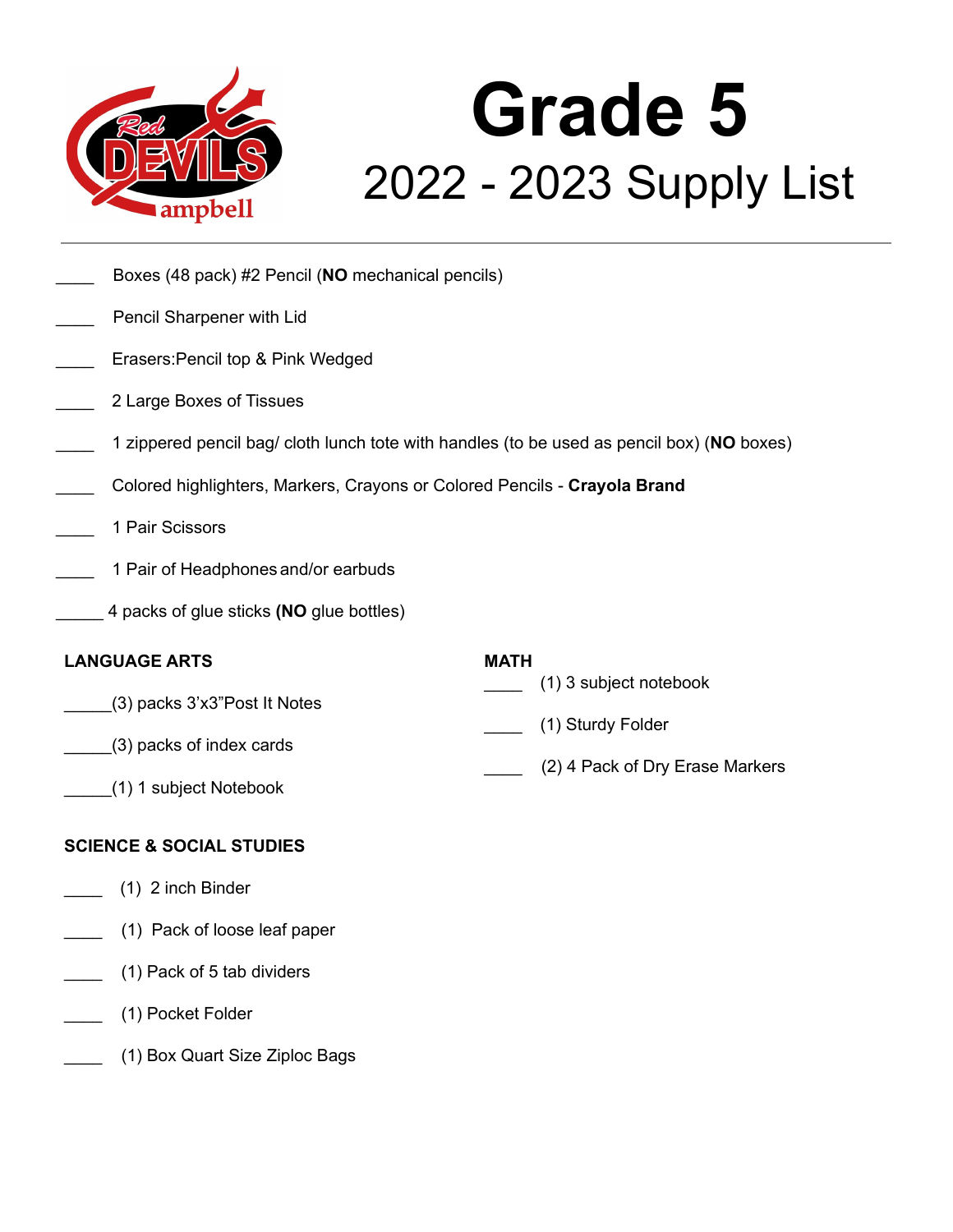

## **Grade 6** 2022-2023 Supply List

- 
- Pencil Sharpener with Lid Glue Sticks (20)
- 
- Markers, Crayons and Colored Pencils **Example 20** Highlighters (3)
- 
- Headphones or earbuds

#### **LANGUAGE ARTS**

- \_\_\_\_\_(6) packs 3'x3"Post It Notes
- \_\_\_\_\_(3) packs of index cards
- \_\_\_\_\_(4) Composition Notebooks
- \_\_\_\_\_(3) Pocket Folders

#### **SCIENCE**

- \_\_\_\_ (1) 2 Pocket Folder
- \_\_\_\_ (1) One-Subject Notebooks
- \_\_\_\_ (1) Roll of Paper Towels
- Box (48 pack) #2 Pencil 2 Decision 1 2 Decision 3 Large Boxes of Tissues
	-
- Erasers:Pencil Top & Pink Wedged **Erasers:Pencil Top & Pink Wedged** Sanitizing Wipes if available
	-
- 1 Pair Scissors **and Scissors** 2 and 2 and 2 and 2 and 2 and 2 and 2 and 2 and 2 and 2 and 2 and 2 and 2 and 2 and 2 and 2 and 2 and 2 and 2 and 2 and 2 and 2 and 2 and 2 and 2 and 2 and 2 and 2 and 2 and 2 and 2 and 2 and

#### **MATH**

- $(1 \frac{1}{2}$  in.) binder
- \_\_\_\_\_(1) Graphing paper
- \_\_\_\_\_(4) Low Odor Dry Erase Markers
- \_\_\_\_\_ (1) loose leaf paper
- \_\_\_\_\_ (1) package of tab dividers

#### **SOCIAL STUDIES**

\_\_\_\_ (1) 2 Pocket Folder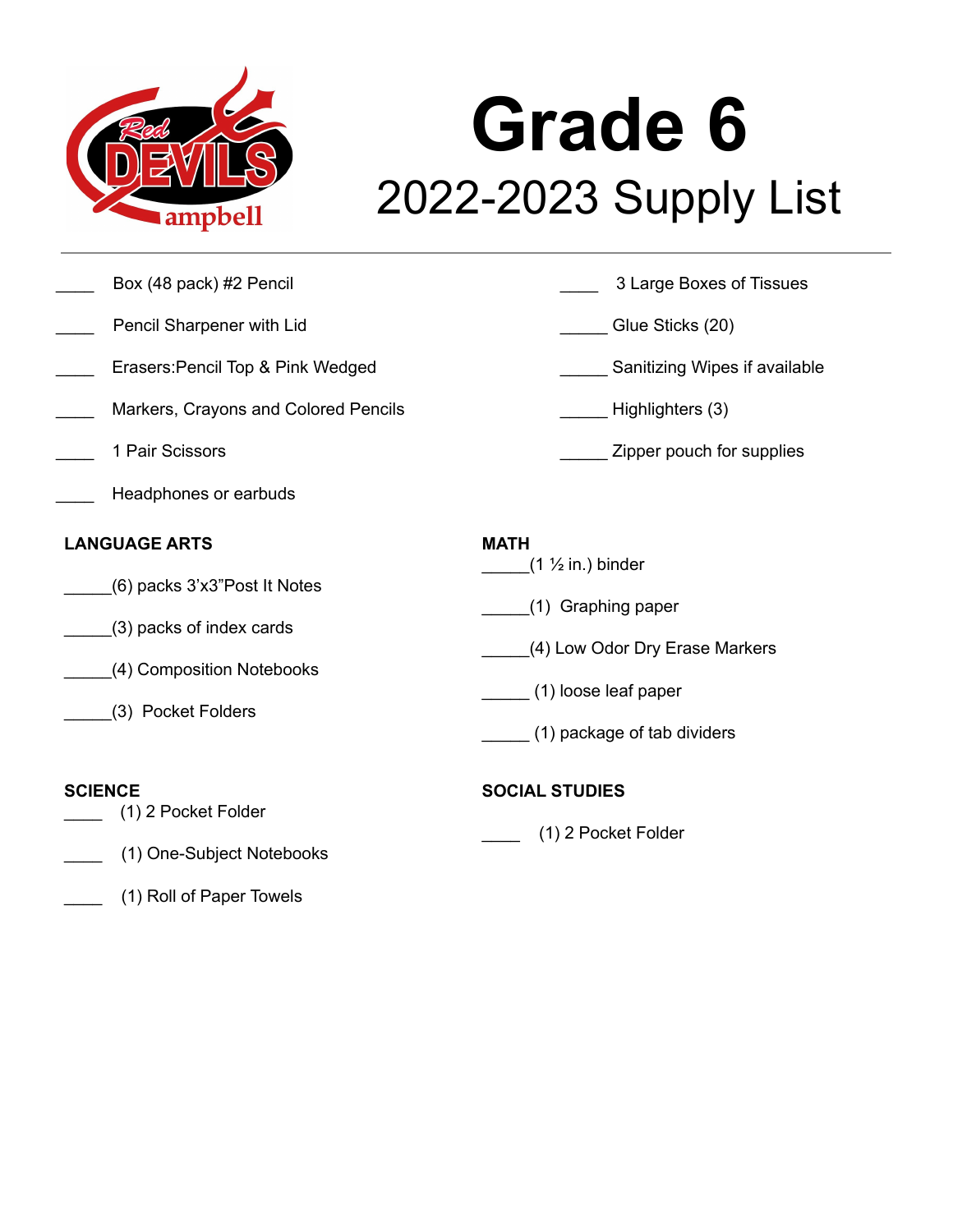

### **Mrs. Xenakis'** 2022-2023 Supply List

- ★ **1 pack of crayons**
- ★ **1 pack of colored pencils**
- ★ **1 pack of pencils**
- ★ **1 pack of glue sticks**
- ★ **1 pencil bag or pencil box**
- ★ **2 folders**
- ★ **2 notebooks**
- ★ **3 boxes of tissues**
- ★ **1 roll of paper towels**
- ★ **1 container of Lysol/Clorox wipes**